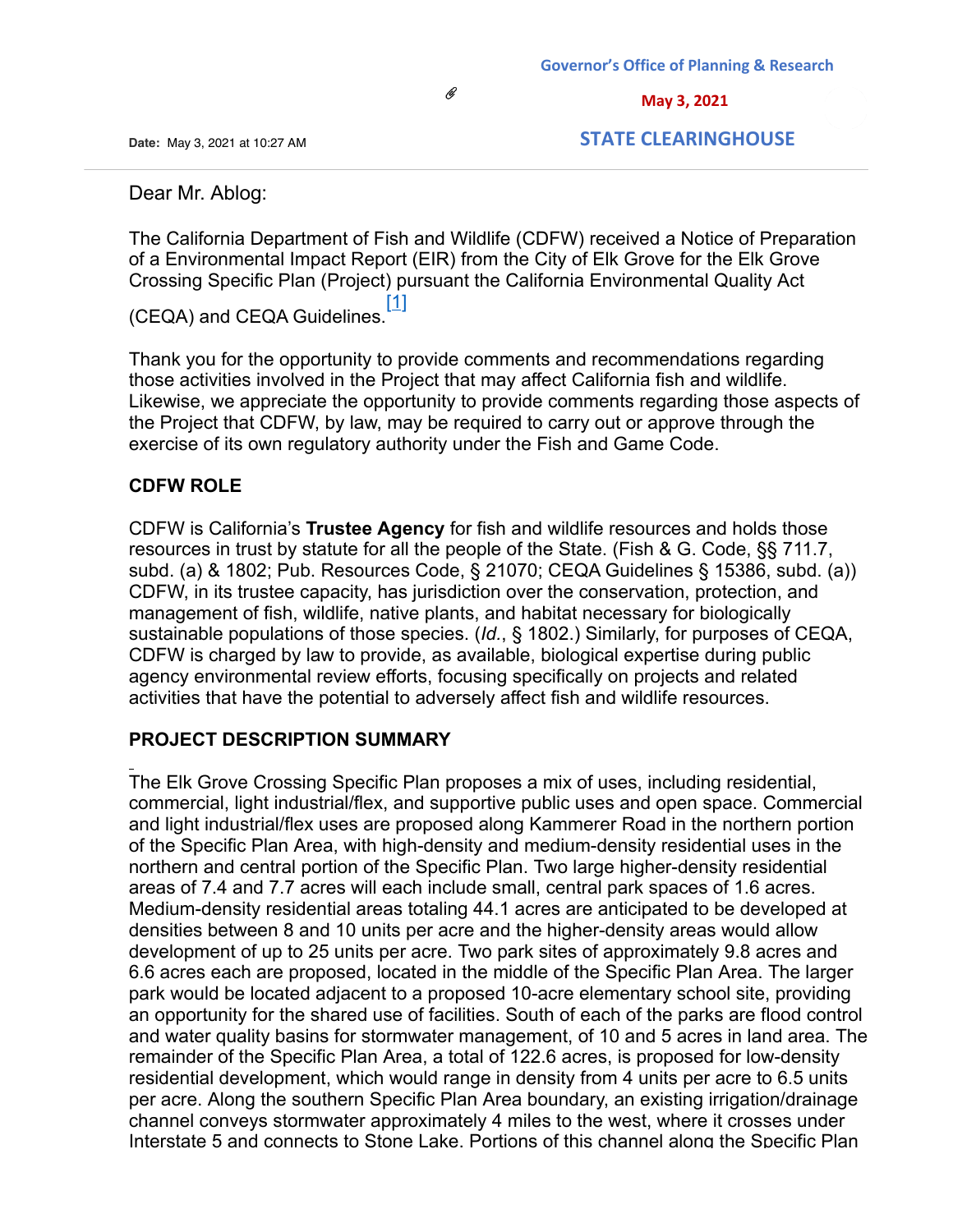Interstate 5 and connects to Stone Lake. Portions of this channel along the Specific Plan Area boundary would be realigned to be located within an 80-foot-wide open space parcel. A bicycle/pedestrian trail would be developed along the north and westerly side of this channel. The drainage channel and associated trail would also provide a buffer between the urban development in the Specific Plan Area and ongoing agricultural activities that may continue to the south.

# **ENVIRONMENTAL SETTING**

CDFW recommends three progressive steps in Project impact evaluations: habitat assessment, detection surveys, and impact assessment in evaluating whether projects will have impacts to special-status species. The information gained from these steps will inform any subsequent avoidance, minimization and mitigation measures. The steps for Project impact evaluations are: 1) habitat assessment, 2) surveys, and 3) impact assessment. Habitat assessments are conducted to evaluate the likelihood that a site supports wildlife species and their habitats. Detection surveys provide information needed to determine the potential effects of proposed projects and activities on those species and habitats. Impact assessments evaluate the extent to which wildlife species and their habitat may be impacted directly or indirectly, on and within a reasonable distance of proposed CEQA Project activities. CDFW recommends that the draft EIR include a complete environmental assessment of the existing biological conditions within the Project area including but not limited to the type, quantity and locations of the habitats, flora and fauna. Maps and information regarding the habitat assessment and survey efforts should be included within the draft EIR. Any surveys of the biological conditions and related environmental analysis should be completed by qualified personnel with sufficient experience in the wildlife and habitats associated with the Project and associated reports should be included as appendices to the draft EIR.

To identify a correct environmental baseline, the draft EIR should include a complete and current analysis of endangered, threatened, candidate, and locally unique species with potential to be impacted by the Project. CEQA guidelines § 15125, subdivision (c) requires lead agencies to provide special emphasis to sensitive habitats and any biological resources that are rare or unique to the area. CDFW recommends that the environmental documentation identify natural habitats and provide a discussion of how the proposed Project will affect their function and value.

CDFW recommends that the California Natural Diversity Database (CNDDB), as well as previous studies performed in the area, be consulted to assess the potential presence of sensitive species and habitats. Although the CNDDB is one tool that may identify potential sensitive resources in the area, the dataset should not be regarded as complete for the elements or areas with the potential to be impacted. Other sources for identification of species and habitats near or adjacent to the Project area should include, but may not be limited to, State and federal resource agency lists, California Wildlife Habitat Relationship System, California Native Plant Society Inventory, agency contacts, environmental documents for other projects in the vicinity, academics, and professional or scientific organizations. In addition, CNDDB is not a comprehensive database. It is a positive detection database. Records in the database exist only where species were detected and reported. This means there is a bias in the database towards locations that have had more development pressures, and thus more survey work. Places that are empty or have limited information in the database often signify that little survey work has been done there. A nine United States Geologic Survey 7.5-minute quadrangle search is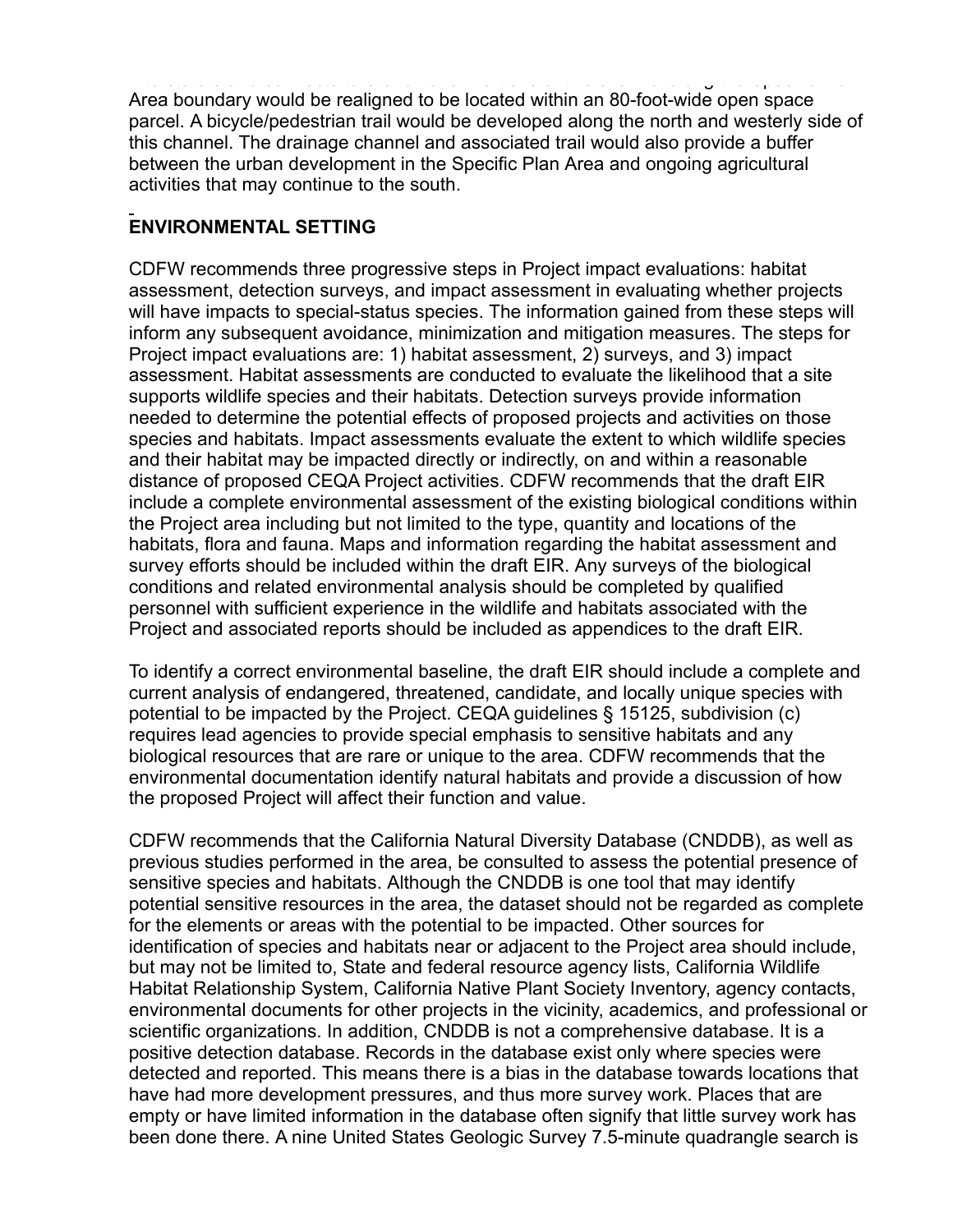recommended to determine what may occur in the region (see Data Use Guidelines on the CDFW webpage<https://www.wildlife.ca.gov/Data/CNDDB/Maps-and-Data>).

### **IMPACT ASSESSMENT AND MITIGATION MEASURES**

Based on habitat assessments and survey results, the draft EIR should clearly identify and describe all short-term, long-term, permanent, or temporary impacts to biological resources under CDFW's jurisdiction, including all direct and foreseeable indirect impacts caused by the proposed Project.

The draft EIR should define the threshold of significance for each impact and describe the criteria used to determine whether the impacts are significant (CEQA Guidelines, § 15064, subd. (f).) The draft EIR must demonstrate that the significant environmental impacts of the Project were adequately investigated and discussed, and it must permit the significant effects of the Project to be considered in the full environmental context. CDFW also recommends that the environmental documentation provide a scientifically supported discussion regarding adequate avoidance, minimization, and/or mitigation measures to address the Project's significant impacts upon fish and wildlife and their habitat. For individual projects, mitigation must be roughly proportional to the level of impacts, including cumulative impacts, in accordance with the provisions of CEQA (Guidelines section 15126.4(a)(4)(B), 15064, 15065, and 16355). In order for mitigation measures to be effective, they must be specific, enforceable, and feasible actions that will improve environmental conditions.

The EIR should incorporate mitigation performance standards that would ensure that significant impacts are reduced as expected. Mitigation measures proposed in the EIR should be made a condition of approval of the Project. Please note that obtaining a permit or other authorization from CDFW by itself with no other mitigation proposal may constitute mitigation deferral.

### *Migratory Birds and Birds of Prey*

Migratory nongame native bird species are protected by international treaty under the Federal Migratory Bird Treaty Act (MBTA) (16 U.S.C., §§ 703-712). CDFW implemented the MBTA by adopting the Fish and Game Code section 3513. Fish and Game Code sections 3503, 3503.5 and 3800 provide additional protection to nongame birds, birds of prey, their nests and eggs. Potential habitat for nesting birds and birds of prey is present within the Project area. The proposed Project should disclose all potential activities that may incur a direct or indirect take to nongame nesting birds within the Project footprint and its close vicinity. Appropriate avoidance, minimization, and/or mitigation measures to avoid take must be included in the EIR. Measures to avoid the impacts should include species specific work windows, biological monitoring, installation of noise attenuation barriers, etc.

#### *South Sacramento Habitat Conservation Plan*

On June 22, 2020, the South Sacramento Conservation Agency Joint Powers Authority (SSCA JPA) adopted a resolution authorizing the Executive Director of the South Sacramento Conservation Agency to execute an agreement with the City Of Elk Grove to be a Participating Special Entity under the South Sacramento Habitat Conservation Plan (SSHCP) Sphere of Influence Amendment Area.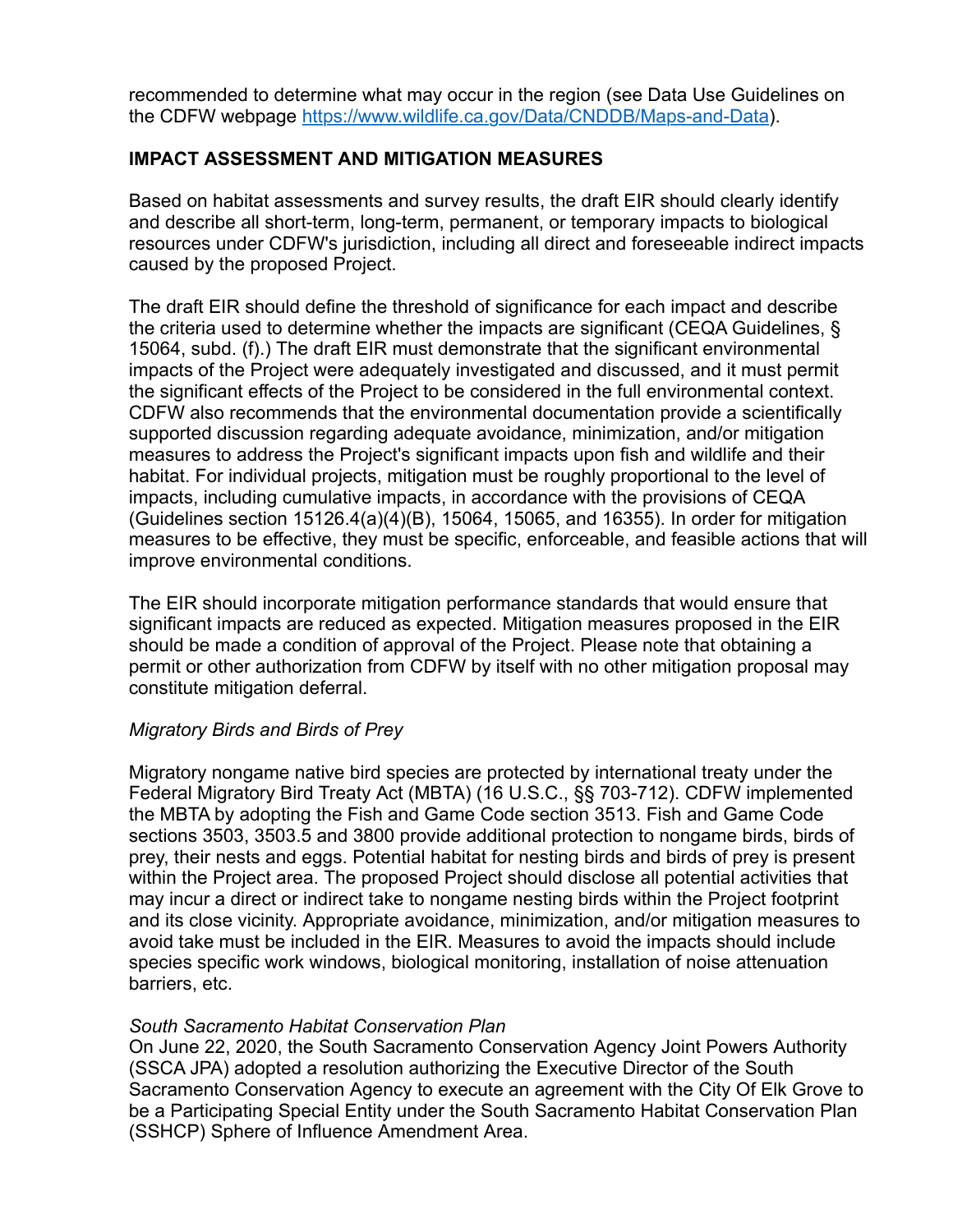As such, CDFW recommends the EIR contemplate the City's participation in the SSHCP for the Project. If the City participates in the SSHCP for the Project, the EIR should include:

- Disclosure of the Project's Covered Activities under the SSHCP
- Assessment of SSHCP landcover types in the Project Area
- Analysis of all 28 SSHCP Covered Species
- Identification of applicable SSHCP Avoidance and Minimization Measures

### *Landscaping*

CDFW has noted that landscaping improvements may be implemented in the Project. CDFW recommends consideration of the Homegrown Habitat Plant List (Sacramento Valley Chapter, California Native Plant Society) (Attachment 1) when developing the final planting palette. The Homegrown Habitat Plant List (HHPL) is the result of a coordinated effort of regional stakeholders with the intent of improving landscape plantings for the benefit of property owners and ecosystem. Including plants from the HHPL is intended to produce the following outcomes for landscaping:

- Increased drought tolerance
- Decreased water use
- Decreased maintenance and replacement planting costs
- Increased functionality for local pollinators and wildlife
	- o Increase in overall biodiversity and ecosystem health
- Increased carbon sequestration and climate change resilience

## **ENVIRONMENTAL DATA**

CEQA requires that information developed in environmental impact reports and negative declarations be incorporated into a database which may be used to make subsequent or supplemental environmental determinations. (Pub. Resources Code, § 21003, subd. (e).) Accordingly, please report any special status species and natural communities detected during Project surveys to the California Natural Diversity Database (CNDDB). The CNNDB field survey form can be found at the following link:

[http://www.dfg.ca.gov/biogeodata/cnddb/pdfs/CNDDB\\_FieldSurveyForm.pdf.](http://www.dfg.ca.gov/biogeodata/cnddb/pdfs/CNDDB_FieldSurveyForm.pdf) The completed form can be mailed electronically to CNDDB at the following email address: [CNDDB@wildlife.ca.gov](mailto:CNDDB@wildlife.ca.gov). The types of information reported to CNDDB can be found at the following link: [http://www.dfg.ca.gov/biogeodata/cnddb/plants\\_and\\_animals.asp](http://www.dfg.ca.gov/biogeodata/cnddb/plants_and_animals.asp).

# **FILING FEES**

The Project, as proposed, would have an impact on fish and/or wildlife, and assessment of filing fees is necessary. Fees are payable upon filing of the Notice of Determination by the Lead Agency and serve to help defray the cost of environmental review by CDFW. Payment of the fee is required in order for the underlying Project approval to be operative, vested, and final. (Cal. Code Regs, tit. 14, § 753.5; Fish & G. Code, § 711.4; Pub. Resources Code, § 21089.)

# **CONCLUSION**

CDFW appreciates the opportunity to comment on Notice of Preparation and assist the Lead Agency in identifying and mitigating Project impacts on biological resources.